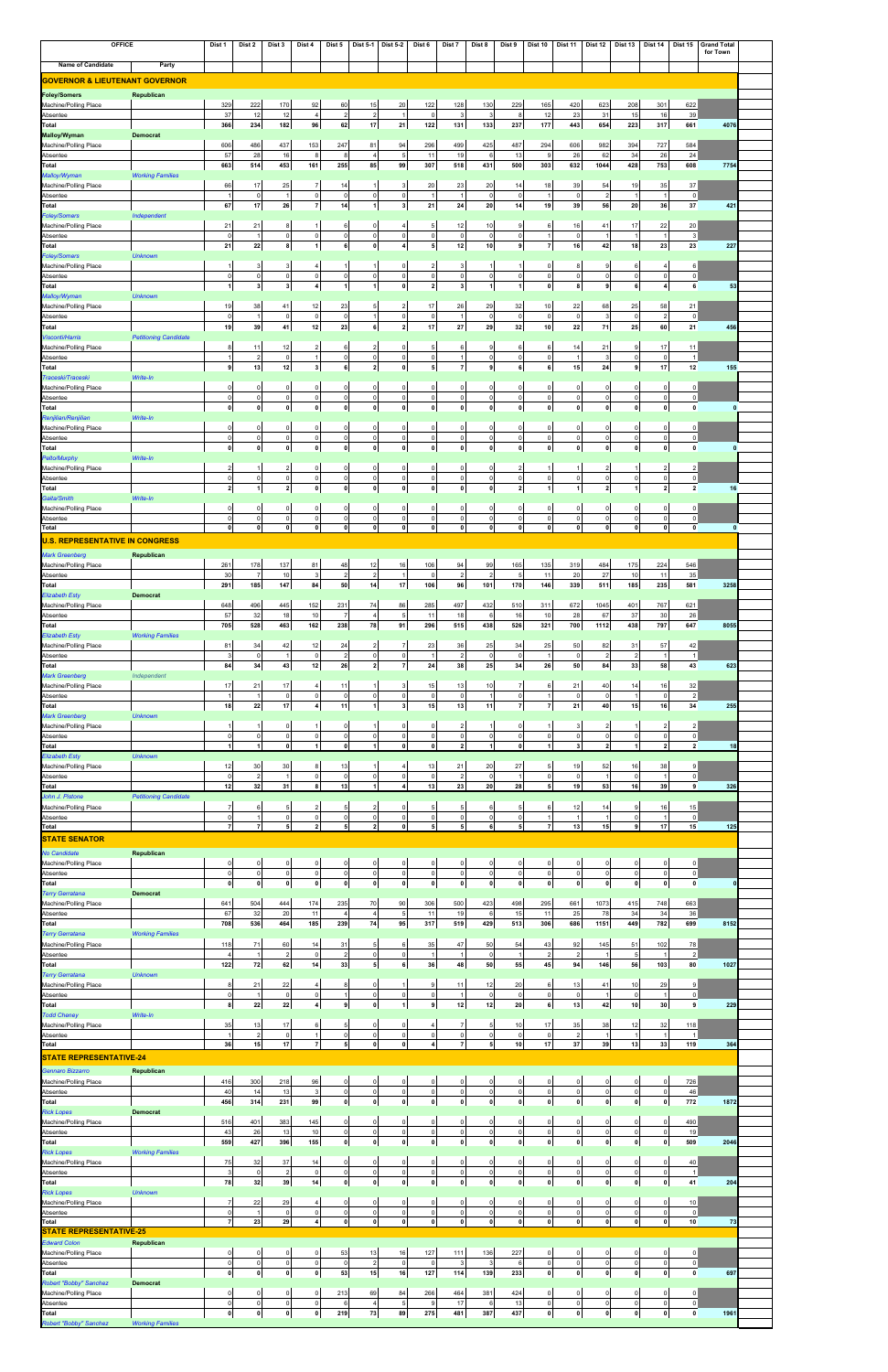| <b>OFFICE</b>                                    |                              | Dist 1                        | Dist 2                    | Dist 3                        | Dist 4                         | Dist 5                        | <b>Dist 5-1</b>               | <b>Dist 5-2</b>                        | Dist 6                  | Dist 7                  | Dist 8                         | Dist 9                         | Dist 10                            | Dist 11                    | Dist 12                       | Dist 13                        | Dist 14                     | Dist 15                        | <b>Grand Total</b><br>for Town |  |
|--------------------------------------------------|------------------------------|-------------------------------|---------------------------|-------------------------------|--------------------------------|-------------------------------|-------------------------------|----------------------------------------|-------------------------|-------------------------|--------------------------------|--------------------------------|------------------------------------|----------------------------|-------------------------------|--------------------------------|-----------------------------|--------------------------------|--------------------------------|--|
|                                                  |                              | $\mathbf 0$                   |                           |                               | $\circ$                        |                               |                               |                                        |                         |                         |                                |                                |                                    | $\circ$                    | $\Omega$                      | $\mathbf 0$                    | $\Omega$                    |                                |                                |  |
| Machine/Polling Place<br>Absentee                |                              | $\mathbf 0$                   | $\circ$<br>$\circ$        | 0<br>$\mathsf 0$              | 0                              | 24<br>-1                      | 6<br>$\circ$                  | $\overline{4}$<br>$\mathsf 0$          | 23<br>$\circ$           | 24<br>1                 | 27<br>$\Omega$                 | 31                             | 0<br>$\mathsf 0$                   | 0                          | 0                             | $\mathbf 0$                    | $\mathbf 0$                 | $\mathbf 0$<br>$\overline{0}$  |                                |  |
| <b>Total</b>                                     |                              | 0                             | 0                         | 0                             | 0                              | 25                            | $\bf{6}$                      | $\overline{4}$                         | 23                      | 25                      | 27                             | 32                             | 0                                  | 0                          | 0                             | 0                              | $\mathbf{0}$                | $\mathbf{0}$                   | 142                            |  |
| Robert "Bobby" Sanchez<br>Machine/Polling Place  | <b>Unknown</b>               | 0                             | $\overline{0}$            | $\mathbf 0$                   | $\circ$                        | 12                            | $\overline{2}$                | $\overline{2}$                         | 17                      | 16                      | 18                             | 25                             | 0                                  | $\circ$                    | $\Omega$                      | $\mathbf 0$                    | 0                           | 0                              |                                |  |
| Absentee                                         |                              | $\mathbf 0$                   | $\circ$                   | $\mathbf 0$                   | $\circ$                        | $\overline{1}$                | $\mathsf{O}$                  | $\pmb{0}$                              | $\mathbf 0$             | $\overline{2}$          | $\overline{0}$                 | $\mathbf 0$                    | $\circ$                            | $\circ$                    | $\mathsf{O}\xspace$           | $\circ$                        | $\Omega$                    | $\mathbf 0$                    |                                |  |
| Total                                            |                              | 0                             | 0                         | 0                             | $\mathbf{0}$                   | 13                            | $\overline{\mathbf{2}}$       | $\overline{2}$                         | 17                      | 18                      | 18                             | 25                             | 0                                  | 0                          | 0                             | 0                              | $\mathbf{0}$                | $\mathbf{0}$                   | 95                             |  |
| Paul Gobell<br>Machine/Polling Place             | Green                        | $\Omega$                      | $\circ$                   | 0                             | $\circ$                        | 8                             | $\overline{4}$                | $\overline{2}$                         | $6 \overline{6}$        | 17                      | $\overline{7}$                 | 10                             | 0                                  | $\mathbf{0}$               | $\Omega$                      | $\mathbf 0$                    | 0                           | 0                              |                                |  |
| Absentee                                         |                              | $\mathbf 0$                   | $\circ$                   | $\circ$                       | $\circ$                        | $\mathsf{o}$                  | $\overline{1}$                | $\mathsf 0$                            | $\circ$                 | $\circ$                 | $\overline{0}$                 | $\circ$                        | $\circ$                            | $\circ$                    | $\mathbf 0$                   | $\circ$                        | $\Omega$                    | $\circ$                        |                                |  |
| Total<br>Alfred P. Mayo                          | <b>Petitioning Candidate</b> | $\mathbf{0}$                  | 0                         | $\mathbf{0}$                  | $\mathbf{0}$                   | 8                             | 5 <sub>5</sub>                | $\overline{2}$                         | 6                       | 17                      | $\overline{7}$                 | 10 <sup>1</sup>                | 0                                  | οl                         | 0                             | 0                              | $\mathbf{0}$                | $\bullet$                      | 55                             |  |
| Machine/Polling Place                            |                              | $\Omega$                      | $\circ$                   | 0                             | 0                              | 18                            | $\mathsf{O}$                  | $\overline{2}$                         | 5 <sub>5</sub>          | 36                      | 16                             | 17                             | 0                                  | $\mathbf{0}$               | 0                             | $\mathbf 0$                    | 0                           | 0                              |                                |  |
| Absentee                                         |                              | $\Omega$                      | $\circ$                   | $\mathbf 0$                   | $\circ$                        | $\mathsf 0$                   | $\mathbf 0$                   | $\overline{1}$                         | 1<br>6                  | $\circ$                 | $\overline{0}$                 |                                | $\circ$                            | $\circ$                    | $\mathbf 0$                   | $\circ$                        | $\Omega$                    | $\mathsf 0$                    |                                |  |
| Total<br><b>STATE REPRESENTATIVE-26</b>          |                              | $\mathbf{0}$                  | 0                         | $\mathbf{0}$                  | $\mathbf{0}$                   | 18                            | $\mathbf{0}$                  | 3 <sup>1</sup>                         |                         | 36                      | 16                             | 18                             | 0                                  | οl                         | $\mathbf{0}$                  | 0                              | $\mathbf{0}$                | $\bullet$                      | 97                             |  |
| Piotr S. Ceglarz                                 | Republican                   |                               |                           |                               |                                |                               |                               |                                        |                         |                         |                                |                                |                                    |                            |                               |                                |                             |                                |                                |  |
| Machine/Polling Place                            |                              | $\Omega$                      | $\circ$                   | $\mathsf 0$                   | $\circ$                        | $\mathbf 0$                   | $\mathbf 0$                   | 0                                      | $\circ$                 | $\circ$                 | $\Omega$                       | $\circ$                        | 185                                | 405                        | 590                           | 211                            | $\Omega$                    | 0                              |                                |  |
| Absentee                                         |                              | $\mathbf 0$<br>$\mathbf{0}$   | $\circ$<br> 0             | $\mathsf 0$<br>$\mathbf 0$    | $\circ$<br>$\mathbf{0}$        | $\mathbf 0$<br>$\mathbf 0$    | $\mathsf{O}$<br>$\mathbf{0}$  | $\pmb{0}$<br> 0                        | $\circ$<br> 0           | $\circ$<br>$\mathbf{0}$ | $\circ$<br>$\mathbf{0}$        | $\circ$<br>$\mathbf{0}$        | 13                                 | 25                         | 34                            | 15<br>226                      | $\mathbf 0$<br> 0           | $\circ$<br>$\mathbf{0}$        | 1478                           |  |
| Total<br>Peter A. Tercyak                        | <b>Democrat</b>              |                               |                           |                               |                                |                               |                               |                                        |                         |                         |                                |                                | 198                                | 430                        | 624                           |                                |                             |                                |                                |  |
| Machine/Polling Place                            |                              | 0                             | $\overline{0}$            | $\mathbf 0$                   | $\overline{0}$                 | $\mathbf 0$                   | $\mathbf 0$                   | 0                                      | $\circ$                 | $\mathbf 0$             | $\Omega$                       | $\overline{0}$                 | 257                                | 550                        | 937                           | 357                            | $\Omega$                    | 0                              |                                |  |
| Absentee<br>Total                                |                              | $\mathbf 0$<br>$\mathbf{0}$   | $\circ$<br>$\mathbf{0}$   | $\mathsf 0$<br>$\mathbf 0$    | $\overline{0}$<br>$\mathbf{0}$ | $\mathsf 0$<br>$\mathbf{0}$   | $\mathsf{O}$<br>$\mathbf{0}$  | $\mathsf 0$<br>$\pmb{0}$               | $\circ$<br> 0           | $\circ$<br>$\mathbf{0}$ | $\Omega$<br>$\mathbf{0}$       | $\circ$<br>0                   | 10<br>267                          | 25<br>575                  | 60<br>997                     | 33<br>390                      | $\mathbf 0$<br>$\mathbf{0}$ | $\overline{0}$<br>$\mathbf{0}$ | 2229                           |  |
| Peter A. Tercyak                                 | <b>Working Families</b>      |                               |                           |                               |                                |                               |                               |                                        |                         |                         |                                |                                |                                    |                            |                               |                                |                             |                                |                                |  |
| Machine/Polling Place                            |                              | $\Omega$                      | $\overline{0}$            | $\mathbf 0$                   | $\overline{0}$                 | $\mathbf 0$                   | $\mathbf 0$                   | 0                                      | $\circ$                 | $\mathbf 0$             | $\Omega$                       | $\mathbf 0$                    | 23                                 | 53                         | 63                            | 26                             | $\Omega$                    | 0                              |                                |  |
| Absentee<br>Total                                |                              | $\mathsf{O}$<br>$\mathbf{0}$  | $\circ$<br> 0             | $\mathsf 0$<br>$\mathbf 0$    | $\circ$<br>$\mathbf{0}$        | $\mathbf 0$<br>$\mathbf 0$    | $\mathsf{O}$<br>$\mathbf 0$   | $\pmb{0}$<br> 0                        | $\circ$<br> 0           | $\circ$<br>$\mathbf{0}$ | $\Omega$<br>$\mathbf{0}$       | $\circ$<br>0                   | $\overline{1}$<br>24               | $\circ$<br>53              | $\mathbf{3}$<br>66            | $\overline{4}$<br>30           | $\mathbf 0$<br>$\mathbf{0}$ | $\circ$<br>$\mathbf{0}$        | 173                            |  |
| Piotr S. Ceglarz                                 | Independent                  |                               |                           |                               |                                |                               |                               |                                        |                         |                         |                                |                                |                                    |                            |                               |                                |                             |                                |                                |  |
| Machine/Polling Place                            |                              | 0                             | $\overline{0}$            | $\mathbf 0$                   | $\overline{0}$                 | $\mathbf 0$                   | $\mathbf 0$                   | 0                                      | $\circ$                 | $\mathbf 0$             | $\Omega$                       | $\overline{0}$                 | 16                                 | 49                         | 76                            | 41                             | $\Omega$                    | 0                              |                                |  |
| Absentee<br>Total                                |                              | $\mathsf{O}$<br>$\mathbf{0}$  | $\circ$<br> 0             | $\mathsf 0$<br>$\mathbf 0$    | $\circ$<br>$\mathbf{0}$        | $\pmb{0}$<br>$\mathbf 0$      | $\mathsf{O}$<br>$\mathbf 0$   | $\pmb{0}$<br> 0                        | $\circ$<br> 0           | $\circ$<br>$\mathbf{0}$ | $\mathbf 0$<br>$\mathbf{0}$    | $\overline{0}$<br>$\mathbf{0}$ | $\mathbf{1}$<br>17                 | 0 <br>49                   | $\overline{2}$<br>78          | $\mathsf{O}$<br>41             | $\mathbf 0$<br>$\mathbf{0}$ | $\pmb{0}$<br>$\mathbf{0}$      | 185                            |  |
| Piotr S. Ceglarz                                 | <b>Unknown</b>               |                               |                           |                               |                                |                               |                               |                                        |                         |                         |                                |                                |                                    |                            |                               |                                |                             |                                |                                |  |
| Machine/Polling Place                            |                              | 0                             | $\overline{0}$            | $\mathbf 0$                   | $\circ$                        | 0                             | $\mathbf 0$                   | 0                                      | $\circ$                 | $\mathsf{O}$            | $\Omega$                       | $\overline{0}$                 | $\overline{2}$                     | 6                          | 5                             | $\overline{4}$                 | $\Omega$                    | 0                              |                                |  |
| Absentee<br><b>Total</b>                         |                              | $\mathsf{O}$<br>$\mathbf 0$   | $\circ$<br>$\mathbf{0}$   | $\mathsf 0$<br> 0             | $\overline{0}$<br>$\mathbf{0}$ | $\mathbf 0$<br>$\mathbf{0}$   | $\mathsf{O}$<br>$\mathbf 0$   | $\pmb{0}$<br>$\pmb{0}$                 | $\circ$<br> 0           | $\circ$<br>$\mathbf{0}$ | $\overline{0}$<br>$\mathbf{0}$ | 0 <br>$\mathbf{0}$             | $\overline{0}$<br>$\overline{2}$   | 0 <br>6                    | 6                             | $\mathsf{O}$<br>$\overline{4}$ | $\Omega$<br>$\mathbf 0$     | 0 <br>$\mathbf{0}$             | 18                             |  |
| Peter A. Tercyak                                 | <b>Unknown</b>               |                               |                           |                               |                                |                               |                               |                                        |                         |                         |                                |                                |                                    |                            |                               |                                |                             |                                |                                |  |
| Machine/Polling Place                            |                              | $\Omega$                      | $\circ$                   | $\mathbf 0$                   | $\overline{0}$                 | $\mathsf 0$                   | $\mathbf 0$                   | 0                                      | $\circ$                 | $\overline{0}$          | $\Omega$                       | 0                              | $\overline{4}$                     | 16                         | 42                            | 15                             | $\Omega$                    | 0                              |                                |  |
| Absentee<br>Total                                |                              | $\mathbf 0$<br>$\mathbf 0$    | $\circ$<br>$\mathbf{0}$   | 0<br>$\pmb{0}$                | $\overline{0}$<br> 0           | $\mathsf 0$<br>$\mathbf{0}$   | $\mathsf{O}$<br>$\mathbf 0$   | $\mathsf 0$<br>$\pmb{0}$               | $\circ$<br> 0           | $\circ$<br>$\mathbf{0}$ | $\Omega$<br>$\mathbf{0}$       | $\mathbf 0$<br>$\mathbf{0}$    | $\overline{0}$<br>$\boldsymbol{4}$ | $\circ$<br>16              | -1<br>43                      | $\mathbf 0$<br>15              | $\Omega$<br>$\mathbf 0$     | $\mathsf 0$<br>$\mathbf 0$     | 78                             |  |
| <b>STATE REPRESENTATIVE-22</b>                   |                              |                               |                           |                               |                                |                               |                               |                                        |                         |                         |                                |                                |                                    |                            |                               |                                |                             |                                |                                |  |
| Katherine M. Pugliese                            | Republican                   |                               |                           |                               |                                |                               |                               |                                        |                         |                         |                                |                                |                                    |                            |                               |                                |                             |                                |                                |  |
| Machine/Polling Place                            |                              | $\Omega$<br>$\Omega$          | $\overline{0}$<br>$\circ$ | $\mathsf 0$<br>$\mathsf 0$    | $\circ$<br> 0                  | $\mathsf 0$<br>$\mathsf 0$    | $\mathsf{O}$<br>$\pmb{0}$     | 0<br>$\pmb{0}$                         | $\circ$<br>$\circ$      | $\mathsf{O}$<br>$\circ$ | $\mathbf 0$<br>$\circ$         | 0<br>$\circ$                   | $\mathbf{0}$<br>$\circ$            | 0 <br>$\circ$              | $\circ$<br>$\mathbf 0$        | $\circ$<br>$\mathsf{O}$        | 259<br>11                   | 0<br> 0                        |                                |  |
| Absentee<br>Total                                |                              | $\mathbf 0$                   | $\mathbf{0}$              | $\pmb{0}$                     | $\mathbf{0}$                   | $\mathbf 0$                   | $\mathbf 0$                   | $\pmb{0}$                              | 0                       | $\mathbf 0$             | $\mathbf{0}$                   | 0                              | 0                                  | $\mathbf{0}$               | $\mathbf{0}$                  | $\mathbf 0$                    | 270                         | $\mathbf{0}$                   | 270                            |  |
| <b>Elizabeth "Betty" Boukus</b>                  | <b>Democrat</b>              |                               |                           |                               |                                |                               |                               |                                        |                         |                         |                                |                                |                                    |                            |                               |                                |                             |                                |                                |  |
| Machine/Polling Place<br>Absentee                |                              | 0<br>$\Omega$                 | $\circ$<br>$\circ$        | $\overline{0}$<br>$\mathbb O$ | $\overline{0}$<br>$\circ$      | $\mathbf 0$<br>$\mathsf 0$    | $\mathsf{O}$<br>$\pmb{0}$     | 0<br>$\pmb{0}$                         | $\circ$<br>$\mathbf 0$  | 0<br>$\circ$            | 0<br>$\mathbf 0$               | $\mathbf 0$<br>$\Omega$        | $\circ$<br>$\mathbf 0$             | $\overline{0}$<br>$\circ$  | $\overline{0}$<br>$\mathbf 0$ | $\circ$<br>$\mathsf{O}$        | 743<br>30                   | 0 <br>$\circ$                  |                                |  |
| Total                                            |                              | $\mathbf 0$                   | $\mathbf{0}$              | 0                             | 0                              | $\mathbf{0}$                  | $\mathbf 0$                   | 0                                      | 0                       | $\mathbf{0}$            | $\mathbf{0}$                   | $\mathbf{0}$                   | 0                                  | $\mathbf{0}$               | 0                             | 0                              | 773                         | $\bullet$                      | 773                            |  |
| Katherine M. Pugliese                            | Independent                  |                               |                           |                               |                                |                               |                               |                                        |                         |                         |                                |                                |                                    |                            |                               |                                |                             |                                |                                |  |
| Machine/Polling Place                            |                              | $\Omega$<br>$\Omega$          | $\mathbf 0$<br>$\circ$    | $\mathbf 0$<br>$\mathbf 0$    | 0<br>$\circ$                   | $\mathbf 0$<br>$\mathsf 0$    | 0<br>$\pmb{0}$                | 0<br>$\mathsf 0$                       | $\circ$<br>$\mathbf 0$  | $\mathbf 0$<br>$\circ$  | O<br>$\mathbf 0$               | C<br>$\Omega$                  | $\Omega$<br>$\mathsf 0$            | 0<br>$\circ$               | $\Omega$<br>$\Omega$          | $\Omega$<br>$\mathsf{O}$       | 37<br>$\overline{1}$        | 0<br>$\circ$                   |                                |  |
| Absentee<br>Total                                |                              | $\mathbf 0$                   | $\mathbf{0}$              | $\pmb{0}$                     | $\mathbf{0}$                   | $\mathbf 0$                   | $\mathbf 0$                   | $\pmb{0}$                              | 0                       | $\mathbf{0}$            | $\mathbf{0}$                   | 0                              | 0                                  | $\mathbf{0}$               | 0                             | $\mathbf 0$                    | 38                          | $\mathbf{0}$                   | 38                             |  |
| Katherine M. Pugliese                            | <b>Unknown</b>               |                               |                           |                               |                                |                               |                               |                                        |                         |                         |                                |                                |                                    |                            |                               |                                |                             |                                |                                |  |
| Machine/Polling Place                            |                              | $\Omega$                      | $\mathbf 0$               | $\mathbf 0$                   | 0                              | $\mathbf 0$                   | $\mathbf 0$                   | 0                                      | $\circ$                 | 0                       | O                              | $\Omega$                       | $\Omega$                           | $\circ$                    | $\Omega$                      | $\Omega$                       |                             | 0                              |                                |  |
| Absentee<br>Total                                |                              | $\Omega$<br>$\mathbf 0$       | $\circ$<br>$\mathbf{0}$   | $\mathsf 0$<br>$\pmb{0}$      | $\circ$<br>$\mathbf{0}$        | $\mathsf 0$<br>$\mathbf 0$    | $\pmb{0}$<br>$\mathbf 0$      | $\mathsf 0$<br>$\pmb{0}$               | $\circ$<br> 0           | $\circ$<br>$\mathbf{0}$ | $\mathbf 0$<br>$\mathbf{0}$    | $\circ$<br>0                   | $\circ$<br>$\pmb{0}$               | $\circ$<br>$\mathbf{0}$    | $\mathbf 0$<br>$\mathbf{0}$   | $\mathsf{O}$<br>$\mathbf 0$    | $\mathbf 0$<br>1            | 0 <br>$\mathbf{0}$             |                                |  |
| <b>Richard William Broderick II</b>              | <b>Petitioning Candidate</b> |                               |                           |                               |                                |                               |                               |                                        |                         |                         |                                |                                |                                    |                            |                               |                                |                             |                                |                                |  |
| Machine/Polling Place                            |                              | $\Omega$<br>$\Omega$          | $\mathbf 0$<br>$\circ$    | $\mathbf 0$                   | 0                              | $\mathbf 0$                   | 0                             | 0                                      | $\circ$                 | $\mathbf 0$             | 0                              | $\Omega$<br>$\overline{0}$     | 0<br>$\mathbf 0$                   | 0<br>$\circ$               | $\Omega$<br>$\Omega$          | $\mathbf 0$<br>$\mathsf{O}$    | 23<br>$\circ$               | $\mathbf 0$<br>$\circ$         |                                |  |
| Absentee                                         |                              |                               |                           |                               |                                |                               |                               |                                        |                         |                         |                                |                                |                                    |                            |                               |                                |                             |                                |                                |  |
| Total                                            |                              | $\mathbf 0$                   | 0                         | $\mathbf 0$<br>$\pmb{0}$      | $\circ$<br> 0                  | $\mathsf 0$<br>$\mathbf{0}$   | $\pmb{0}$<br>$\mathbf 0$      | $\mathsf 0$<br> 0                      | $\circ$<br> 0           | $\circ$<br> 0           | $\mathbf 0$<br>$\mathbf{0}$    | 0                              | 0                                  | $\mathbf{0}$               | $\mathbf{0}$                  | 0                              | 23                          | $\mathbf{0}$                   | 23                             |  |
| <b>SECRETARY OF THE STATE</b>                    |                              |                               |                           |                               |                                |                               |                               |                                        |                         |                         |                                |                                |                                    |                            |                               |                                |                             |                                |                                |  |
| Peter Lumaj                                      | Republican                   |                               |                           |                               |                                |                               |                               |                                        |                         |                         |                                |                                |                                    |                            |                               |                                |                             |                                |                                |  |
| Machine/Polling Place<br>Absentee                |                              | 291<br>32                     | 194<br>$\overline{7}$     | 152<br>12                     | 76<br>$\overline{4}$           | 50<br>$\overline{2}$          | 12<br>$\overline{2}$          | 14<br>$\mathsf 0$                      | 108<br>$\circ$          | 102<br>$\overline{4}$   | 107<br>3                       | 183<br>6                       | 163<br>13                          | 358<br>22                  | 543<br>28                     | 188<br>17                      | 261<br>16                   | 578<br>39                      |                                |  |
| Total                                            |                              | 323                           | 201                       | 164                           | 80                             | 52                            | 14                            | 14                                     | 108                     | 106                     | 110                            | 189                            | 176                                | 380                        | 571                           | 205                            | 277                         | 617                            | 3587                           |  |
| Denise W. Merrill<br>Machine/Polling Place       | <b>Democrat</b>              | 582                           | 462                       | 410                           | 143                            | 213                           | 68                            | 88                                     | 272                     | 444                     | 395                            | 457                            | 266                                | 556                        | 932                           | 359                            | 667                         | 578                            |                                |  |
| Absentee                                         |                              | 53                            | 32                        | 13                            | 9                              | $\overline{7}$                | $\overline{4}$                | $\sqrt{5}$                             | 10                      | 16                      | 6                              | 14                             | 8                                  | 24                         | 66                            | 29                             | 22                          | 25                             |                                |  |
| Total                                            |                              | 635                           | 494                       | 423                           | 152                            | 220                           | 72                            | 93                                     | 282                     | 460                     | 401                            | 471                            | 274                                | 580                        | 998                           | 388                            | 689                         | 603                            | 7235                           |  |
| Denise W. Merrill<br>Machine/Polling Place       | <b>Working Families</b>      | 72                            | 22                        | 38                            | 11                             | 21                            | $\mathbf 0$                   | 4                                      | 30                      | 33                      | 27                             | 27                             | 19                                 | 45                         | 68                            | 23                             | 57                          | 38                             |                                |  |
| Absentee                                         |                              | $\overline{2}$                | $\circ$                   | $\mathbf{1}$                  | $\mathsf 0$                    | $\overline{1}$                | $\mathbf 0$                   | $\mathsf 0$                            | $\overline{0}$          | $\overline{2}$          | $\mathsf{O}$                   |                                | $\overline{1}$                     | $\circ$                    | $\overline{2}$                | $\overline{2}$                 | $\overline{2}$              | $\circ$                        |                                |  |
| Total                                            |                              | 74                            | 22                        | 39                            | 11                             | 22                            | $\mathbf 0$                   | $\boldsymbol{4}$                       | 30                      | 35                      | 27                             | 28                             | 20                                 | 45                         | 70                            | 25                             | 59                          | 38                             | 549                            |  |
| Peter Lumaj<br>Machine/Polling Place             | Independent                  | 22                            | 16                        | 16                            | 3 <sup>1</sup>                 | 10                            | $\mathbf{1}$                  | 3                                      | 8                       | 13                      | 14                             | 8                              | 6                                  | 20                         | 56                            | 21                             | 23                          | 21                             |                                |  |
| Absentee                                         |                              | $\mathbf 0$                   | $\overline{3}$            | $\mathbf{1}$                  | $\circ$                        | $\mathsf 0$                   | $\pmb{0}$                     | $\overline{1}$                         | 1                       | $\circ$                 | $\mathbf{1}$                   | $\circ$                        | 3                                  | $\mathbf{1}$               | $\overline{2}$                | $\overline{2}$                 | $\overline{2}$              | $\overline{1}$                 |                                |  |
| Total<br>Peter Lumaj                             | <b>Unknown</b>               | 22                            | 19                        | 17                            | 3 <sup>1</sup>                 | 10                            | $\mathbf{1}$                  | $\overline{4}$                         | 9                       | 13                      | 15                             | 8                              | 9                                  | 21                         | 58                            | 23                             | 25                          | 22                             | 279                            |  |
| Machine/Polling Place                            |                              | $\Omega$                      |                           |                               | 2 <sub>1</sub>                 |                               | $\mathbf{1}$                  | 0                                      | $\circ$                 | 1                       | $\overline{2}$                 | $\Omega$                       |                                    | 4                          |                               |                                | 20                          |                                |                                |  |
| Absentee<br>Total                                |                              | $\Omega$<br>$\mathbf{0}$      | $\circ$<br>$\vert$ 1      | $\mathsf 0$<br>1              | $\circ$<br>$\overline{2}$      | $\mathsf 0$<br>$\vert$        | $\mathbf 0$<br>$\mathbf{1}$   | $\mathsf 0$<br>$\mathbf 0$             | $\circ$<br>$\mathbf{0}$ | $\circ$<br>1            | $\mathbf 0$<br>$\overline{2}$  | $\Omega$<br>$\mathbf{0}$       | $\mathsf 0$<br>$\vert$ 1           | $\circ$<br>4 <sup>1</sup>  | $\Omega$<br>$\overline{4}$    | $\mathsf{O}$<br>1              | $\overline{0}$<br>20        | $\circ$<br>$\vert$             | 40                             |  |
| Denise W. Merrill                                | <b>Unknown</b>               |                               |                           |                               |                                |                               |                               |                                        |                         |                         |                                |                                |                                    |                            |                               |                                |                             |                                |                                |  |
| Machine/Polling Place                            |                              | $\overline{7}$                | 19                        | 18                            | 4                              | 5                             | $\mathbf 0$                   | $\overline{2}$                         | $6 \overline{6}$        | 8                       | 9                              | 18                             | $\overline{4}$                     | 10                         | 38<br>$\overline{1}$          | 11                             | 20                          | 9                              |                                |  |
| Absentee<br>Total                                |                              | $\mathbf 0$<br>$\overline{7}$ | $\mathbf{1}$<br>20        | $\mathsf 0$<br>18             | $\circ$<br>4 <sup>1</sup>      | $\mathsf 0$<br>5 <sup>1</sup> | $\mathbf 0$<br>$\mathbf 0$    | $\mathsf 0$<br>$\overline{\mathbf{z}}$ | $\circ$<br>6            | $\mathbf{1}$<br>9       | $\mathbf 0$<br>$\mathbf{9}$    | $\overline{0}$<br>18           | $\circ$<br>4 <sup>1</sup>          | $\circ$<br>10 <sup>1</sup> | 39                            | $\mathsf 0$<br>11              | $\overline{1}$<br>21        | $\circ$<br>9                   | 192                            |  |
| <b>S</b> Michael Derosa                          | Green                        |                               |                           |                               |                                |                               |                               |                                        |                         |                         |                                |                                |                                    |                            |                               |                                |                             |                                |                                |  |
| Machine/Polling Place<br>Absentee                |                              | 34<br>$\overline{2}$          | 25<br>$\circ$             | 12<br>$\mathsf 0$             | $\overline{7}$<br>$\circ$      | 14<br>$\overline{1}$          | $\overline{2}$<br>$\mathbf 0$ | $\mathbf{1}$<br>$\mathsf 0$            | 10<br>$\overline{0}$    | 28<br>$\circ$           | 15<br>$\mathbf 0$              | 26<br>$\circ$                  | 15<br>$\overline{1}$               | 33<br>$\mathbf{1}$         | 34                            | 16<br>$\overline{1}$           | 31<br>$\overline{1}$        | 24<br>$\overline{1}$           |                                |  |
| Total                                            |                              | 36                            | 25                        | 12                            | $\overline{7}$                 | 15                            | $\overline{2}$                | 1                                      | 10                      | 28                      | 15                             | 26                             | 16                                 | 34                         | 35                            | 17                             | 32                          | 25                             | 336                            |  |
| <b>TREASURER</b>                                 |                              |                               |                           |                               |                                |                               |                               |                                        |                         |                         |                                |                                |                                    |                            |                               |                                |                             |                                |                                |  |
| <b>Timothy M Herbst</b><br>Machine/Polling Place | Republican                   | 310                           | 207                       | 158                           | 83                             | 33                            | 18                            | 13                                     | 108                     | 106                     | 128                            | 201                            | 163                                | 381                        | 561                           | 192                            | 263                         | 622                            |                                |  |
| Absentee                                         |                              | 35                            | 8                         | 13                            | 3                              | $\overline{2}$                | $\overline{1}$                | $\overline{1}$                         | $\mathbf 0$             | $\overline{4}$          | 3                              | 6                              | 13                                 | 30                         | 32                            | 11                             | 17                          | 41                             |                                |  |
| Total                                            | <b>Democrat</b>              | 345                           | 215                       | 171                           | 86                             | 35                            | 19                            | 14                                     | 108                     | 110                     | 131                            | 207                            | 176                                | 411                        | 593                           | 203                            | 280                         | 663                            | 3767                           |  |
| Denise L. Nappier<br>Machine/Polling Place       |                              | 576                           | 456                       | 420                           | 147                            | 220                           | 67                            | $90\,$                                 | 285                     | 466                     | 398                            | 451                            | 266                                | 566                        | 925                           | 362                            | 689                         | 550                            |                                |  |
| Absentee                                         |                              | 53                            | 33                        | $13$                          | 10                             | 8                             | $\overline{4}$                | $\sqrt{5}$                             | 11                      | 15                      | $5\phantom{.0}$                | 14                             | 8                                  | 17                         | 63                            | 35                             | 24                          | 23                             |                                |  |
| Total                                            |                              | 629                           | 489                       | 433                           | 157                            | 228                           | $\bf 71$                      | 95                                     | 296                     | 481                     | 403                            | 465                            | 274                                | 583                        | 988                           | 397                            | 713                         | 573                            | 7275                           |  |
| Denise L. Nappier<br>Machine/Polling Place       | <b>Working Families</b>      | 83                            | 39                        | 40                            | 9                              | 22                            | $\mathbf{1}$                  | $\,6\,$                                | 24                      | 42                      | 22                             | 30                             | 25                                 | 53                         | 76                            | 26                             | 53                          | 38                             |                                |  |
| Absentee                                         |                              | $\mathbf{3}$                  | $\overline{1}$            | $\mathbf{1}$                  | 0                              | $\mathsf{O}$                  | $\mathsf{O}$                  | $\mathsf 0$                            | 1                       | $\mathbf{1}$            | $\circ$                        | $\overline{1}$                 | $\overline{1}$                     | 0                          | $\overline{1}$                | $\mathbf{3}$                   | $\overline{1}$              | $\overline{1}$                 |                                |  |
| Total                                            |                              | 86                            | 40                        | 41                            | 9 <sup>1</sup>                 | $\bf 22$                      | $\mathbf{1}$                  | 6                                      | 25                      | 43                      | 22                             | 31                             | 26                                 | 53                         | 77                            | 29                             | 54                          | 39                             | 604                            |  |
| <b>Timothy M Herbst</b><br>Machine/Polling Place | Independent                  | 31                            | 24                        | 14                            | 8 <sup>1</sup>                 | 14                            | $\mathbf 0$                   | 3                                      | 11                      | 13                      | 16                             | 16                             | 13                                 | 30                         | 68                            | 34                             | 35                          | 34                             |                                |  |
| Absentee                                         |                              | $\overline{2}$                | $\circ$                   | $\mathbf{1}$                  | 0                              | $\circ$                       | $\mathsf{O}$                  | $\pmb{0}$                              | $\circ$                 | $\circ$                 | 1                              | $\circ$                        | $\overline{2}$                     | 0                          | $\overline{1}$                | $\overline{1}$                 | $\overline{2}$              | $\overline{2}$                 |                                |  |
| Total                                            |                              | 33                            | 24                        | 15                            | 8 <sup>1</sup>                 | 14                            | $\mathbf 0$                   | $\mathbf{3}$                           | 11                      | 13                      | 17                             | 16                             | 15                                 | 30                         | 69                            | 35                             | 37                          | 36                             | 376                            |  |
| <b>Timothy M Herbst</b><br>Machine/Polling Place | <b>Unknown</b>               | $\mathbf 0$                   | $\circ$                   | $\mathbf{1}$                  | 1                              | $\mathsf 0$                   | $\overline{1}$                | 0                                      | 0                       | $\overline{2}$          | $\mathbf{1}$                   |                                | $\mathbf{1}$                       | 4 <sup>1</sup>             | $\overline{2}$                | $\overline{1}$                 | -1                          | $\vert$ 2                      |                                |  |
| Absentee                                         |                              | $\mathbf 0$                   | $\circ$                   | $\mathsf{o}$                  | 0                              | 0                             | $\mathsf{O}$                  | $\circ$                                | $\circ$                 | 0                       | $\circ$                        | $\overline{0}$                 | $\circ$                            | 0                          | $\circ$                       | $\circ$                        | $\pmb{0}$                   | 0                              |                                |  |
| Total                                            |                              | $\mathbf 0$                   | $\mathbf{0}$              | $\mathbf{1}$                  | 1                              | $\mathbf 0$                   | $\mathbf{1}$                  | 0                                      | $\mathbf{0}$            | $\mathbf{z}$            | $\mathbf{1}$                   |                                | 1                                  | 4 <sup>1</sup>             | $\overline{2}$                | 1                              | 1                           | $\overline{2}$                 | 18                             |  |
| Denise L. Nappier<br>Machine/Polling Place       | <b>Unknown</b>               | 8                             | 19                        | 19                            | 5 <sub>5</sub>                 | $\bf8$                        | $\mathsf{O}$                  | $\overline{1}$                         | 8                       | 11                      | 13                             | 20                             | 5 <sub>5</sub>                     | 12                         | 36                            | 11                             | 28                          | $\overline{7}$                 |                                |  |
| Absentee                                         |                              | $\mathbf 0$                   | $\mathbf{1}$              | $\circ$                       | $\circ$                        | 0                             | $\mathbf{1}$                  | $\pmb{0}$                              | 0                       | 1                       | $\circ$                        | 0                              | 0                                  | 0                          | $\overline{1}$                | $\mathsf{O}$                   | $\mathbf 0$                 | 0                              |                                |  |
| Total                                            |                              | 8                             | 20                        | 19                            | $\mathbf{s}$                   | 8                             | 1                             | $\mathbf{1}$                           | $\boldsymbol{8}$        | 12                      | 13                             | 20                             | 5 <sup>1</sup>                     | 12                         | 37                            | 11                             | 28                          | $\overline{7}$                 | 215                            |  |
| <b>Rolf Maurer</b><br>Machine/Polling Place      | Write-In                     | $\mathbf 0$                   | $\circ$                   | $\overline{0}$                | 0                              | $\mathsf 0$                   | $\mathbf 0$                   | $\circ$                                | 0                       | $\circ$                 | $\circ$                        | $\overline{0}$                 | 0                                  | 0                          | $\overline{1}$                | $\circ$                        | $\mathbf 0$                 | 0                              |                                |  |
| Absentee                                         |                              | $\mathbf 0$                   | $\circ$                   | $\circ$                       | $\circ$                        | 0                             | $\mathsf{O}$                  | $\circ$                                | 0                       | 0                       | $\circ$                        | $\circ$                        | 0                                  | 0                          | $\circ$                       | $\circ$                        | $\mathbf 0$                 | 0                              |                                |  |
| <b>Total</b><br><b>COMPTROLLER</b>               |                              | 0                             | $\mathbf{0}$              | 0                             | 0                              | $\mathbf{0}$                  | $\mathbf{0}$                  | $\mathbf{0}$                           | 0                       | 0                       | $\mathbf{0}$                   | 0                              | 0                                  | 0                          | 1                             | 0                              | 0                           | $\bullet$                      |                                |  |
| Sharon J. McLaughlin                             | Republican                   |                               |                           |                               |                                |                               |                               |                                        |                         |                         |                                |                                |                                    |                            |                               |                                |                             |                                |                                |  |
| Machine/Polling Place<br>Absentee                |                              | 272<br>33                     | 185<br>9                  | 134<br>12                     | 75<br>$\overline{4}$           | 48<br>$\overline{2}$          | 12<br>$\overline{\mathbf{c}}$ | 13<br>$\overline{1}$                   | 100<br>$\circ$          | 95<br>$5\overline{a}$   | 97<br>$\overline{2}$           | 176<br>6                       | 139<br>8                           | 339<br>24                  | 503<br>32                     | 164<br>13                      | 240<br>14                   | 524<br>36                      |                                |  |